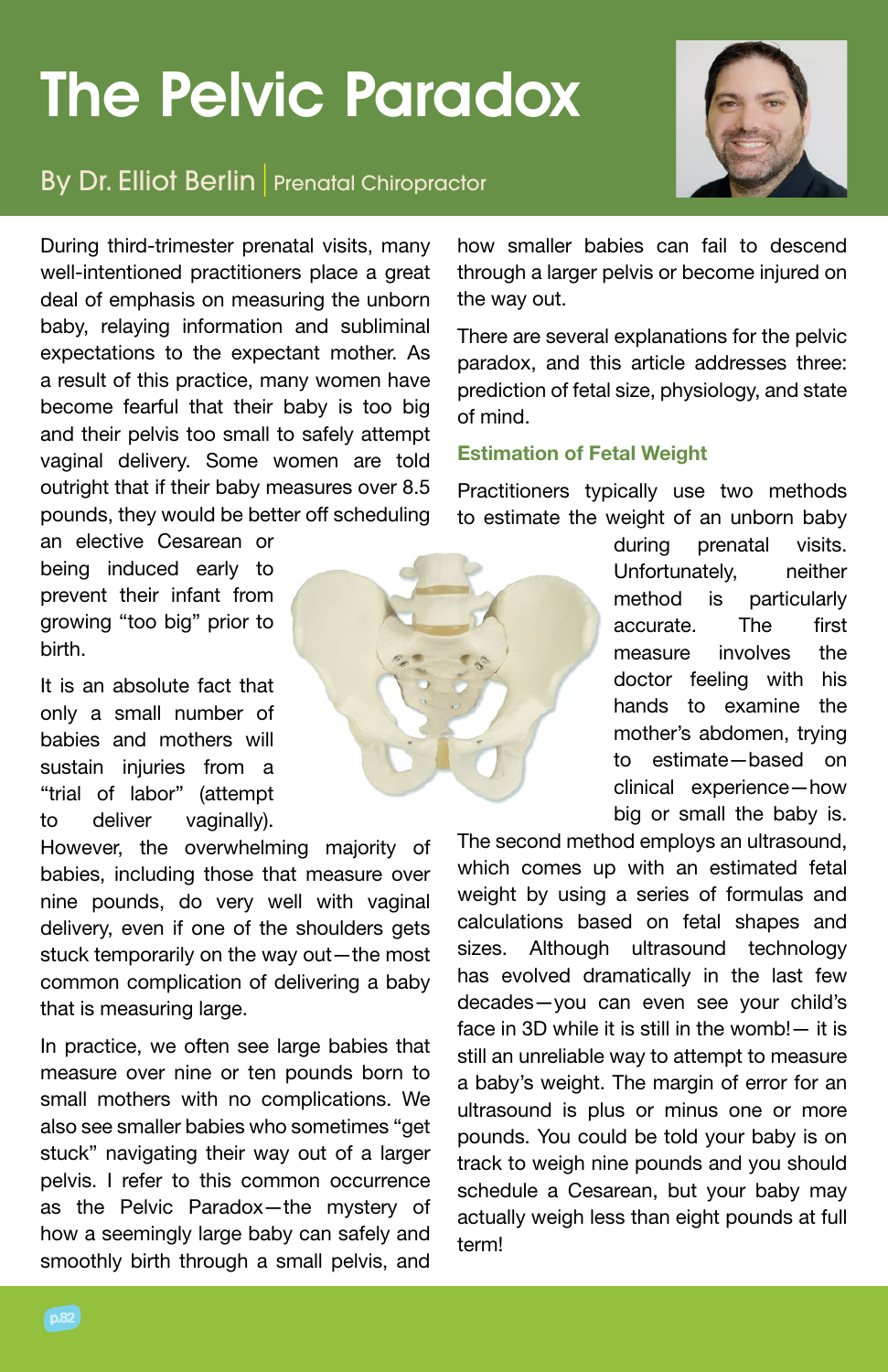### **Physiology**

Anatomy refers to the structure or parts of the body, and physiology refers to how those parts function or work together. Even if highly accurate measurements of the mother's pelvis and baby's size were possible (and they are not), it would still be difficult to predict in advance those who will easily deliver vaginally and those who will not. This is partially because these measurements fail to take into account physiology. Can a basketball fit through a rubber band? The answer is not solely based on the size of the basketball or the rubber band, but also on how stretchy the rubber band is, and how inflated or rigid the basketball is.

During pregnancy, I encourage expectant mothers to take steps to maximize the normal function of their pelvis with modalities such as yoga, massage, and chiropractic care.

#### State of Mind

Placing fear in the mind of a mother prior to and during labor can significantly slow or completely halt the natural progression of labor and delivery. Mothers who are told that their babies are "large" and "may get stuck" may be more likely to experience fear, making it harder to relax into the ideal frame of mind—and body—during labor. Women who are encouraged in their choices regarding natural labor and delivery, and who feel safe in their environment, confident in their practitioner, and supported by other

During childbirth, the bones of the baby's head are normally able to mold, alter their shape, and overlap to narrow its overall diameter, allowing the baby to pass through a pelvic opening smaller in diameter than



people around them, may have a substantially b e t t e r p r o g r e s s i o n through labor and, overall, a much better outcome.

When it comes to measuring the size of a woman's pelvis (pelvimetry)

that of the baby's head. Additionally, the mother's pelvis is not a single solid bone, but formed by several bones connected by moveable cartilage, ligaments, and joints. When fully functional, the mother's pelvis has the dynamic ability to expand, contract, and help accommodate the baby's movements, not to mention encourage safe passage of the baby through the birth canal. The natural ability of the mother's pelvis to stretch and the normal compressibility of the baby's head and body helps explain how a larger fetal head, when functioning properly, can emerge safely through a smaller pelvic opening that is also functioning as it should.

to determine labor outcomes, a research paper by the American Academy of Family Physicians found that "Current practice is to allow all women a trial of labor regardless of pelvimetry results. This makes the routine performance and recording of clinical pelvimetry a waste of time, a potential liability, and an unnecessary discomfort for patients." When it comes to determining whether or not to schedule a Cesarean section or to induce a baby early because a physician believes the baby might be on the larger side, the AAFP found that "Elective Cesarean section is seldom a suitable alternative (to vaginal delivery), and elective